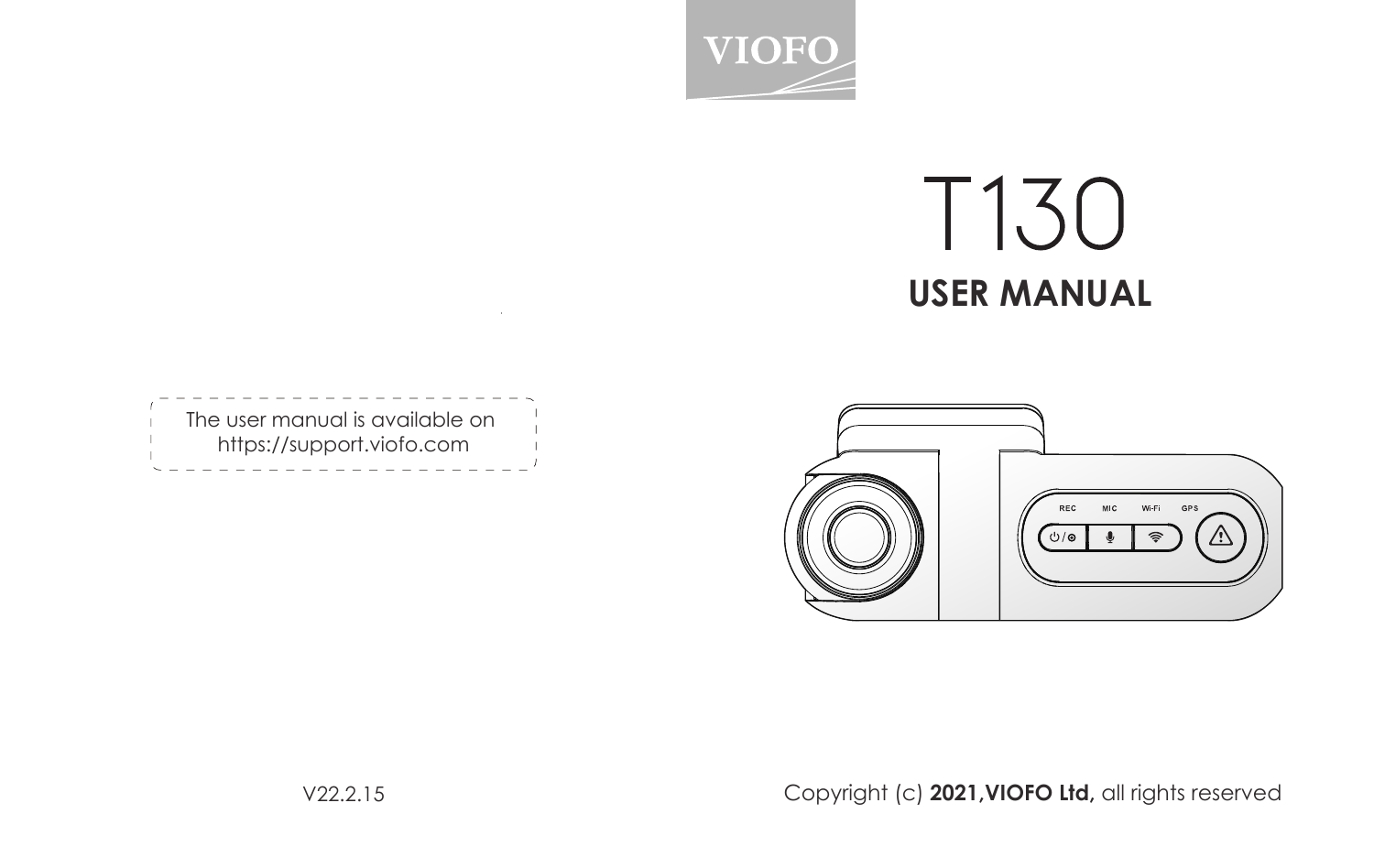## **Table of Contents**

| 1. Product Overview<br>$--- 2$<br>Standard Items<br><b>Optional Accessories</b><br>Product Diagram                                                                    | $--- 21$<br>7. Systems Setting<br>Video Setting<br>System Setting<br>Other           |
|-----------------------------------------------------------------------------------------------------------------------------------------------------------------------|--------------------------------------------------------------------------------------|
| 2. Installation<br>--- 6<br>Inserting / Remove the Memory Card<br>Install Front Camera<br>Install Rear Camera<br>Install Interior Camera (Optional)<br>Remove Cameras | 8. Firmware Upgrade ---- 27<br>9. Notice<br>$--- 27$<br>10. Customer Service ---- 29 |
| 3. Dash Cam Recording Operation ---13<br>Power On / Off<br>Loop Recording<br><b>Emergency Recording</b><br>Turn off MIC<br>Parking Mode                               |                                                                                      |
| 4. Play and Manage Videos<br>$--- 15$<br>Playback Video<br>Delete Video<br>Video File Storage Location                                                                |                                                                                      |
| 5. Review and Control on Smartphone ---17<br>Connect to Smartphone<br><b>APP Layout Overview</b>                                                                      |                                                                                      |
| 6. Install Optional Accessories<br>$---20$                                                                                                                            |                                                                                      |

## **Product Overview**

## **Standard Items**

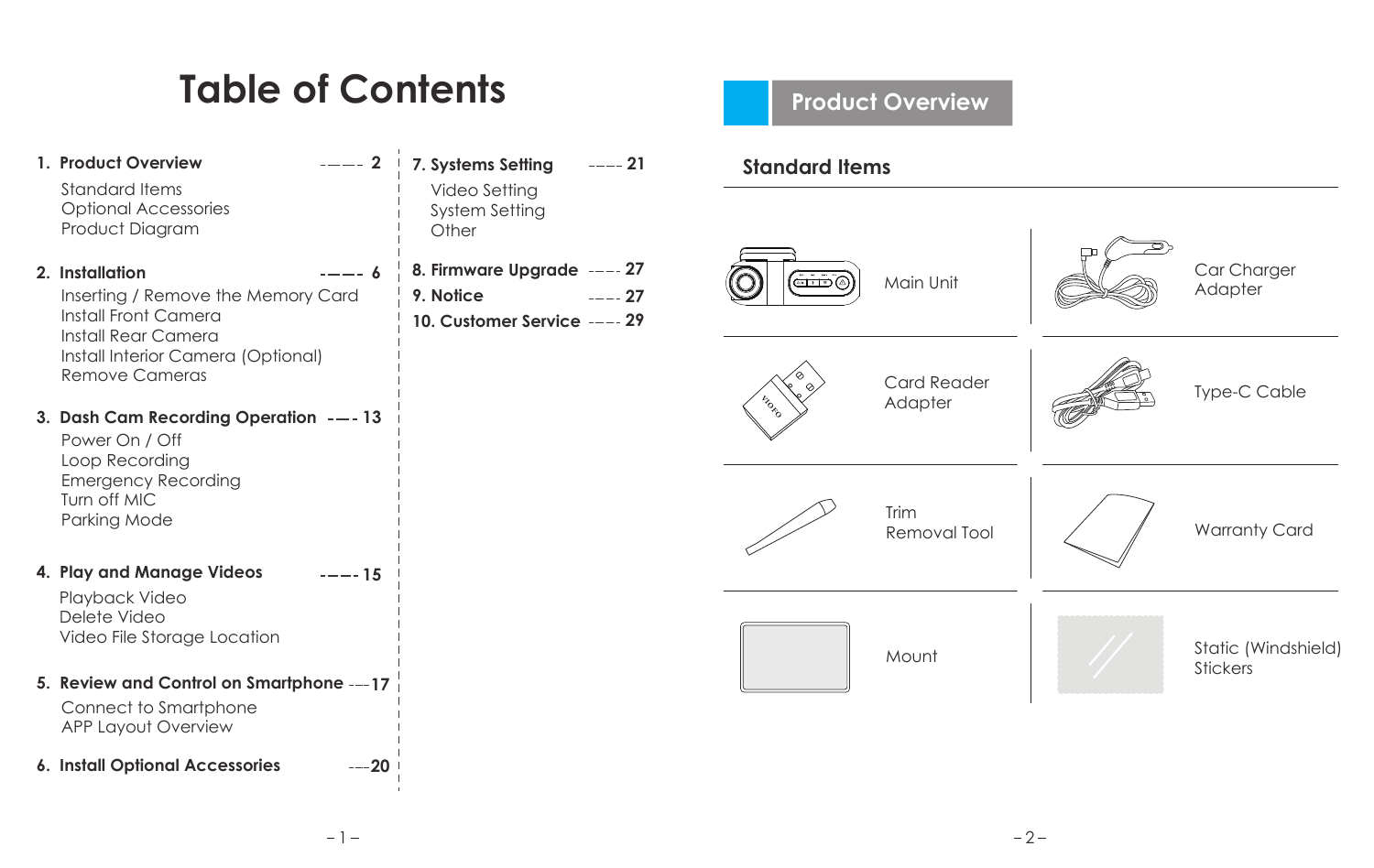## **Optional Accessories**



**Product Diagram**

**Front Camera (Main Unit) Front Camera** (Main Unit)







- 1. GPS Module
- 2. Reset Hole
- 3. microSD Card Slot
- 4. Front Rotatable Lens
- 5. Interior Rotatable Lens
- 6. Power On | OFF
	- Recording Start | Stop
- 7. Microphone On | OFF
- 8. Wi-Fi On | OFF
- 9. Video Protect
- 10. Rear Camera Port
- 11. Power In / microSD Card Reader Mode (computer)
- 12. Recording Status Indicator
- 13. Microphone Status Indicator
- 14. Wi-Fi Status Indicator
- 15. GPS Status Indicator
- 16. Heat-dissipation Block (Don't touch this block)

 $\alpha$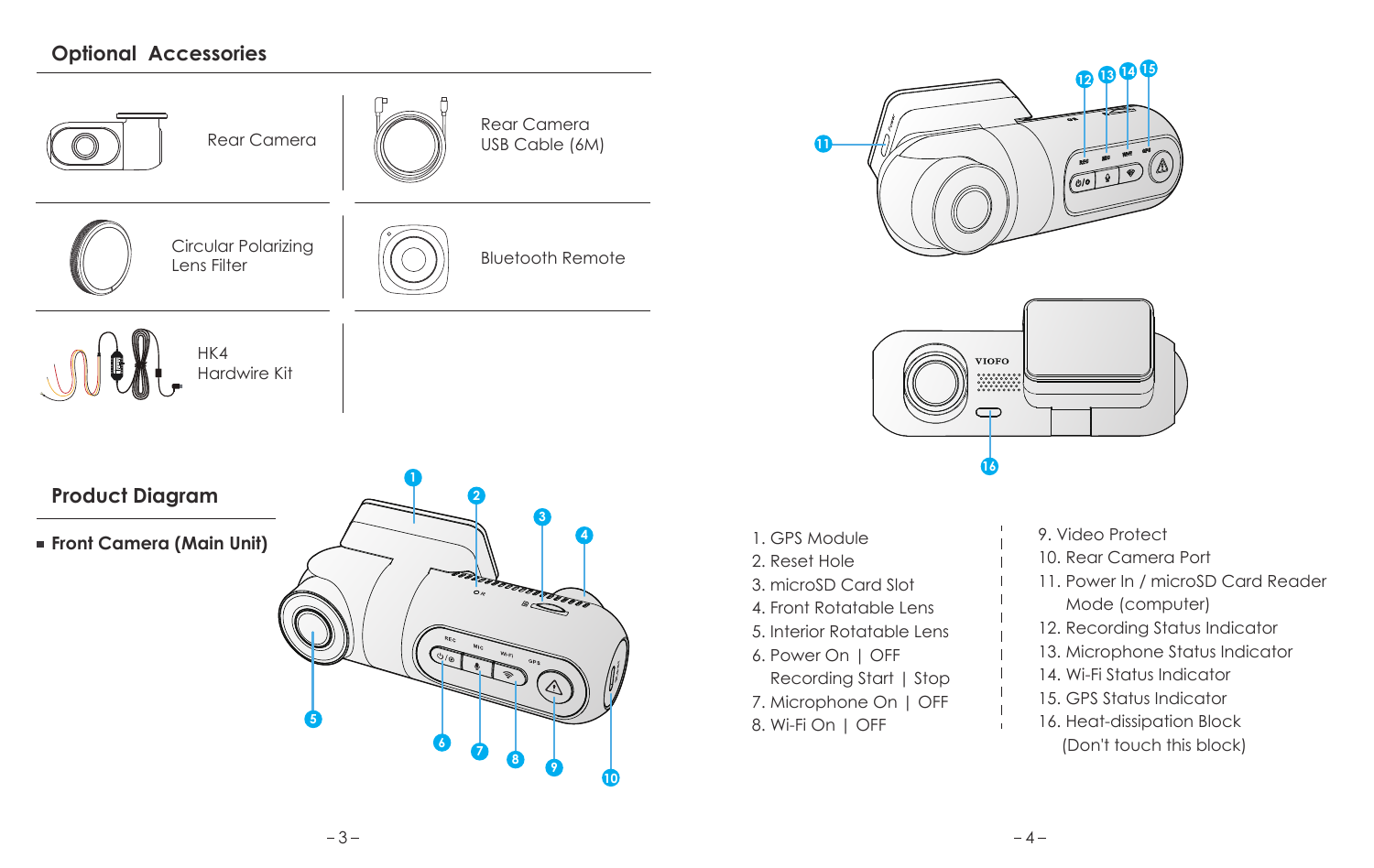## **Rear Camera (Optional)**



1. Bracket 2. Power in 3. Lens

## **LED Indicators**

| <b>LED light</b> | <b>LED Status</b>    | <b>Behavior</b>                           |
|------------------|----------------------|-------------------------------------------|
| <b>REC</b>       | Solid Red            | Recording                                 |
|                  | <b>Flashing Red</b>  | Not Recording<br><b>Updating Firmware</b> |
| <b>MIC</b>       | Solid Red            | Audio Recording On                        |
|                  | Red Off              | Audio Recording Off                       |
| <b>GPS</b>       | Solid Blue           | <b>GPS Signal Received</b>                |
|                  | <b>Flashing Blue</b> | <b>GPS Signal Receiving</b>               |
|                  | Solid Blue           | Wi-Fi Connected                           |
| Wi-Fi            | <b>Flashing Blue</b> | Wi-Fi on and Waiting Connecting           |
|                  | Blue Off             | Wi-Fi Disabled                            |

## **Buttons and Icons**

| <b>Buttons</b> | <b>Behavior</b>                                                                      |
|----------------|--------------------------------------------------------------------------------------|
| じ / ◉          | Long press to Power ON / OFF<br>Click once to start / stop recording                 |
|                | Click once to disable /<br>enable audio recording                                    |
|                | Long press to turn on / off Wi-Fi<br>Short press to enable / disable infrared lights |
|                | Click once can lock the file being recorded<br>Long press to format the card         |
|                | Hold both buttons to reset the camera<br>to default settings                         |

## **Installation**

## **1. Inserting / Removing the Memory Card**

## **Insert the Memory Card**

Make sure the metal contacts on the memory card are facing away from the VIOFO logo side of the main unit. Ensure the camera is turned off and push the memory card into the card slot until you hear a click.

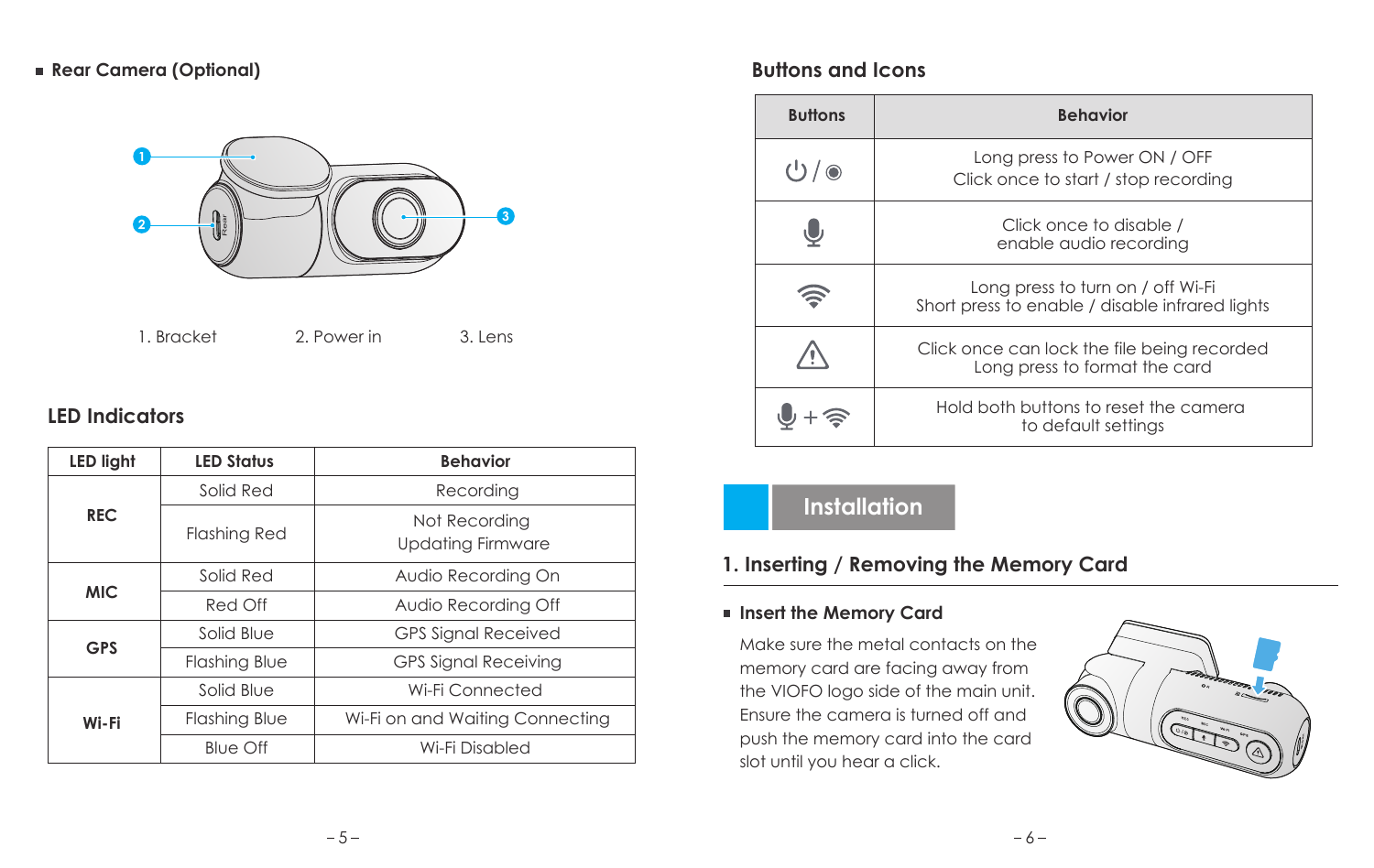#### **Remove the Memory Card**

Ensure that the camera is turned off, and then push the edge of the memory card with your fingernail. The card will spring out far enough to be removed.

#### **Note:**

• The microSD card is sold separately. The microSD card must have a UHS-U1/U3 or above rating and the capacity up to 256GB.

- We recommend you buy the VIOFO brand memory cards which are manufactured with top-tier MLC NAND flash, making them durable and reliable.
- Please format the card on a computer to the exFAT or FAT32 file system.
- Formatting will permanently erase any data on the microSD card. For best performance, format periodically (after backing up any important files).
- Make sure the metal contacts on the memory card are facing away from the VIOFO logo side of the main unit. Ensure the camera is turned off and push the memory card into the card slot until you hear a click.

• Please turn off the T130 before inserting or removing the microSD card. • Inserting or removing the microSD card while recording may destroy the files.

## **Formatting the Memory Card**

## **Formatting the Memory Card in the Camera**

To format the card in the camera, either use the VIOFO App and the format option in the Settings, or alternatively long press the  $\lceil A \rceil$  button.

## **Formatting the Memory Card using a computer**

To format the memory card on your computer, follow your computer's user manual.

For deep formatting of the memory card, you can also download the GUIFormat tool from our official website:

https://support.viofo.com/support/solutions/folders/19000019360

## **2. Install Front Camera**

## **Install the Mount**

1. Insert the clips, then slide the mount horizontally into the slot on the back of camera.

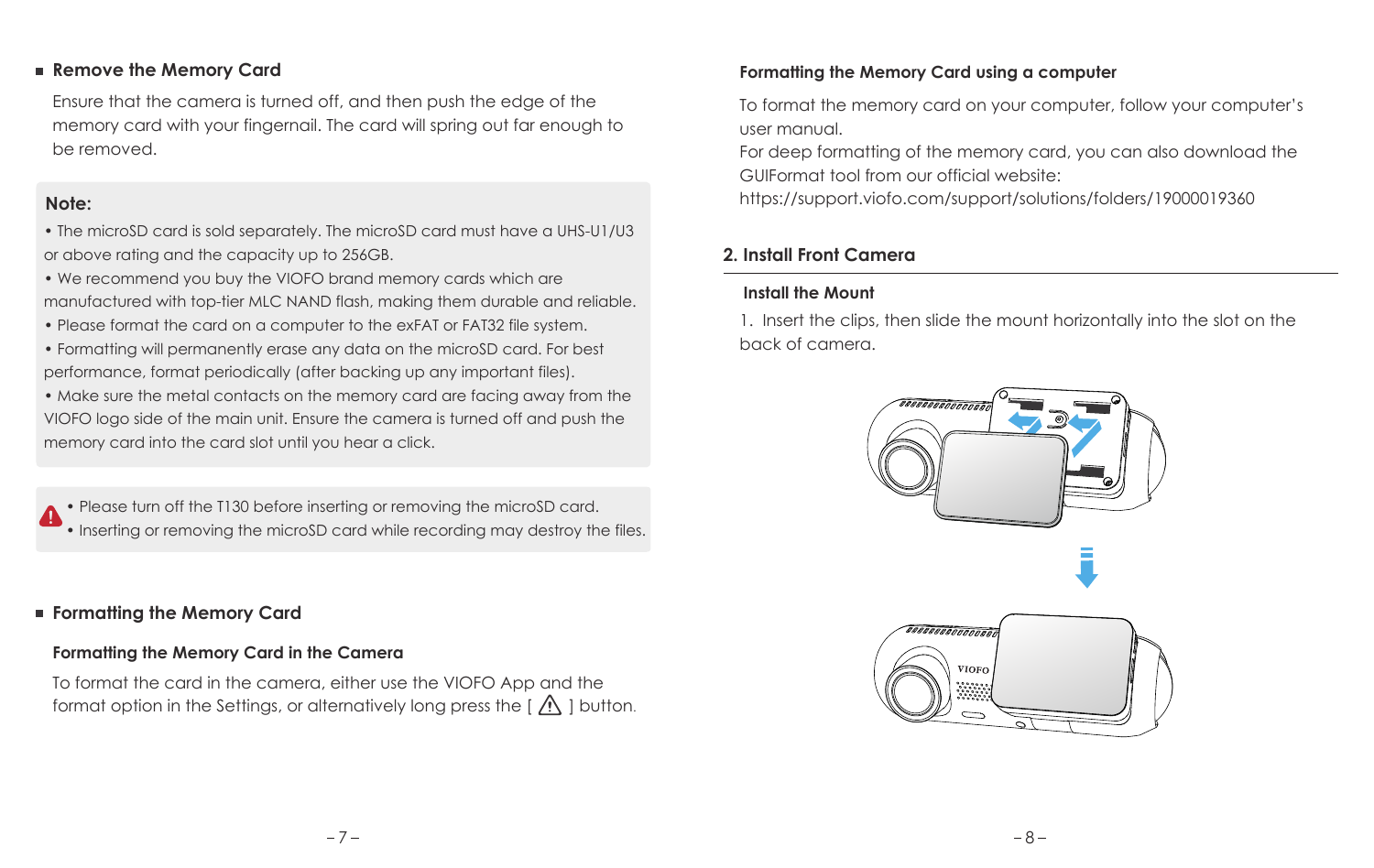2. Select a location on the windshield behind the rear-view mirror where the camera will not obstruct the driver's view while driving. 3. Wipe clean the installation surface of the windscreen with a dry cloth, it must be grease free for the sticky pad to stick firmly. 4. Peel the protection film off the sticky pad and camera lens. 5. Fix the front camera on the selected location.



#### 6. Adjust the lens angle

 Adjust the angle of the lens up / down if required. The Interior Rotatable Lens can also be rotated left and right.

## 7. Connecting to Power.

 Plug the USB power adapter into your vehicle's 12V / 24V female power socket. Insert the 4M USB cable's male connector into the camera mount's USB Type-C port.



8. Layout after front camera installation and power connection:



Never try to rotate the lens completely. Cameras destroyed by too much rotation of the lens are out of warranty.

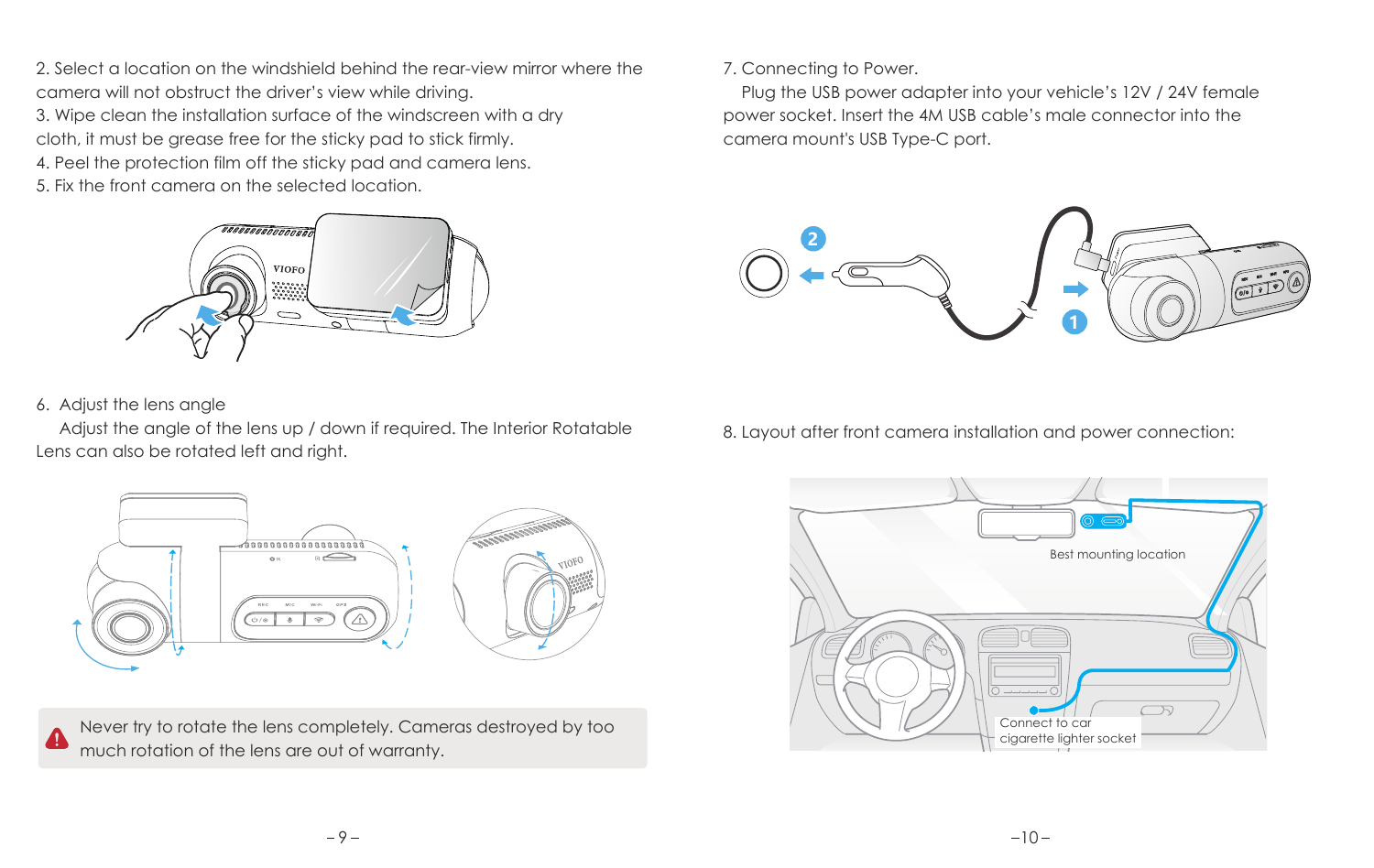## **3. Install Rear Camera** (**Optional**)

1. Select an installation location.

2. Wipe clean the installation surface of the windscreen with a dry cloth. Select a location on the windscreen, without defrost grid wires, and where the camera can record the entire rear view.

3. Peel the protection film OFF the sticky pad and camera lens.



4. Fix the rear camera on the selected location.

5. Connecting with Rear Camera.

Power off the product and connect the rear camera cable to the front camera (main unit). Cable routing should be as shown in the following two diagrams. Use the cable clips to help fix the two cables conveniently and safely.





## **5. Remove Cameras**

## **Removing the front camera**

To remove the front camera from its bracket, slide the camera to the right and pull the front camera out of the mounting bracket.

**Note:** When you want to plug and unplug the front camera or rear camera, please turn off the camera first.

## **Removing the rear camera**

Unplug the rear camera cable from the rear camera port and remove the entire mount from the glass.

## **Tips**

1. Do not install / mount the camera in a location that interferes with the driver's visibility and safety.

2. Install / mount the camera close to the rearview mirror so that both sides of the scene being recorded are equally covered by the camera's FOV (field of view).

3. To ensure a clear view on rainy days, the lens should be positioned within the windshield wiper's sweeping range.

4. Do not install / mount the camera on or near airbag panels.

5. Installation / mounting location should not be affected by sun control film (window tint). There should not be any other electronic equipment close to the camera for optimal performance.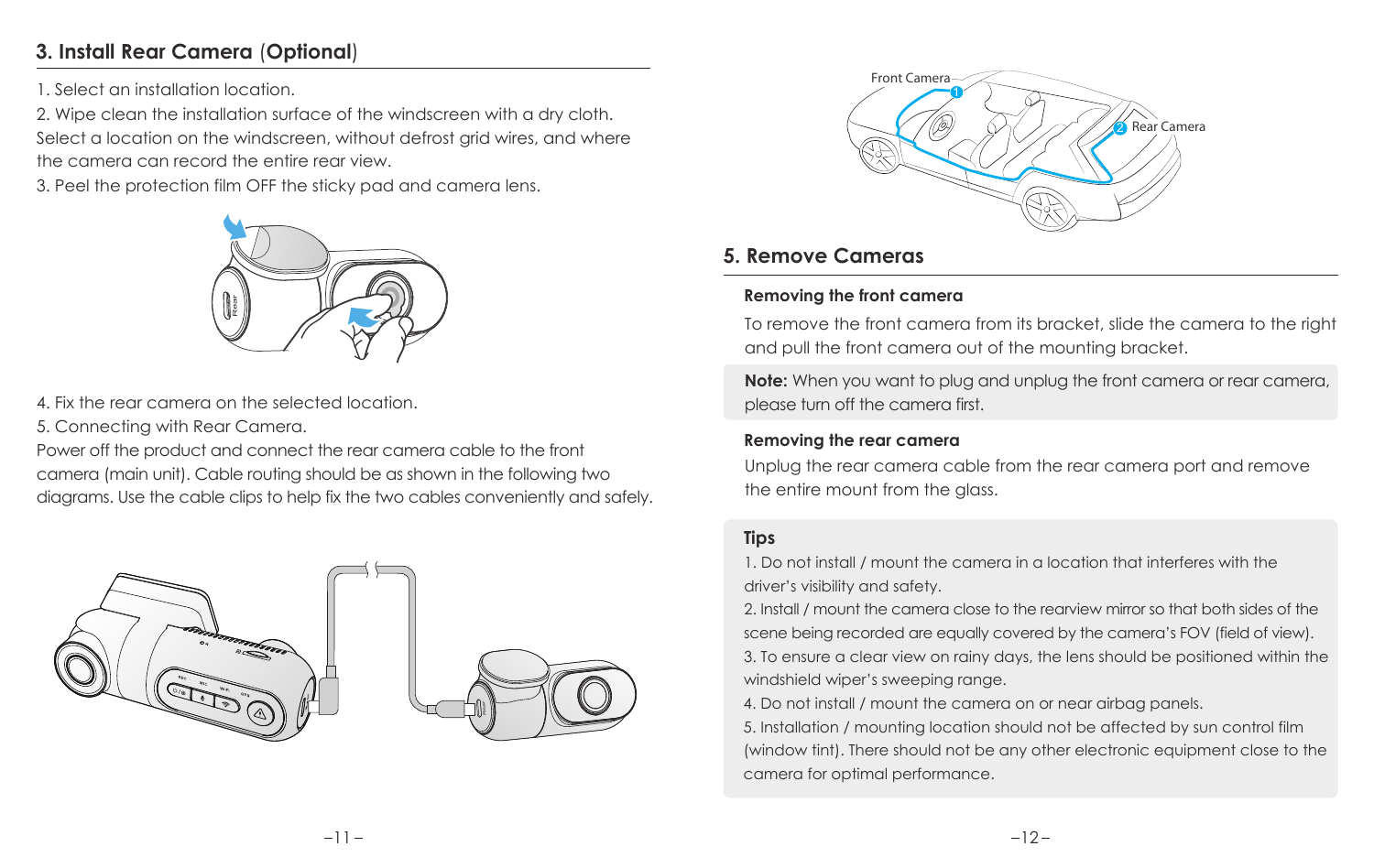#### **Note:**

Do not install / mount the camera or cables near an airbag panel or within the airbag's working range. The manufacturer is not liable for any injury or death caused by deployment of the airbag.

## **Dash Cam Recording Operation**

## **Power On/Off**

- 1. When you start the engine, the camera will turn on and begin recording automatically.
- 2. When you turn off the engine or unplug the charging cable from the power adapter, the camera will stop recording and turn off.
- 3. Long press  $\left[\right]$  ( $\left[\right]$ ) /  $\circ$  I button to power on or off the camera.

## **Loop Recording**

- 1. Insert a microSD card into the camera's card slot and automatic loop recording will begin once the camera detects power.
- 2. Time frame for each video file is 1 / 2 / 3 / 5 / 10 minutes.
- 3. When there is insufficient space on the MicroSD card, loop recording will automatically overwrite the oldest files (one by one).
- 4. Loop recording files are saved to SD card: \ DCIM \ MOVIE folder.

## **Emergency Recording**

1. Automatic emergency recording

When the G-sensor is activated and a collision occurs, current footage will be locked automatically to avoid being overwritten by loop recording.

2. Manual emergency recording

Pressing the  $\left[ \right.$   $\bigwedge$  1 button during footage recording will lock current footage to avoid being overwritten by loop recording.

#### **Note:**

The collision sensing feature can be adjusted in settings under the "G-sensor" option via VIOFO App. Locked files are saved to SD card: DCIM \ Movie \ RO

## **Disable / Enable Audio Recording**

Pressing the  $\lceil \bigcirc \bigcirc \rceil$  button once to turn off / on audio recording, [ MIC ] LED light will be off / solid Red.

## **Parking Mode**

There are three options for parking mode.

## **1. Auto Event Detection**

The camera will automatically record a video sequence while a moving object is being detected during parking mode. It will stop recording when no new movement is detected.

#### **2. Time Lapse Recording**

Time lapse record a video at low frames at 1 / 2 / 3 / 5 / 10 / 15 fps, it keeps recording continuously without audio recorded.

Note: Audio cannot be recorded in time-lapse mode.

## **3. Low Bitrate Recording**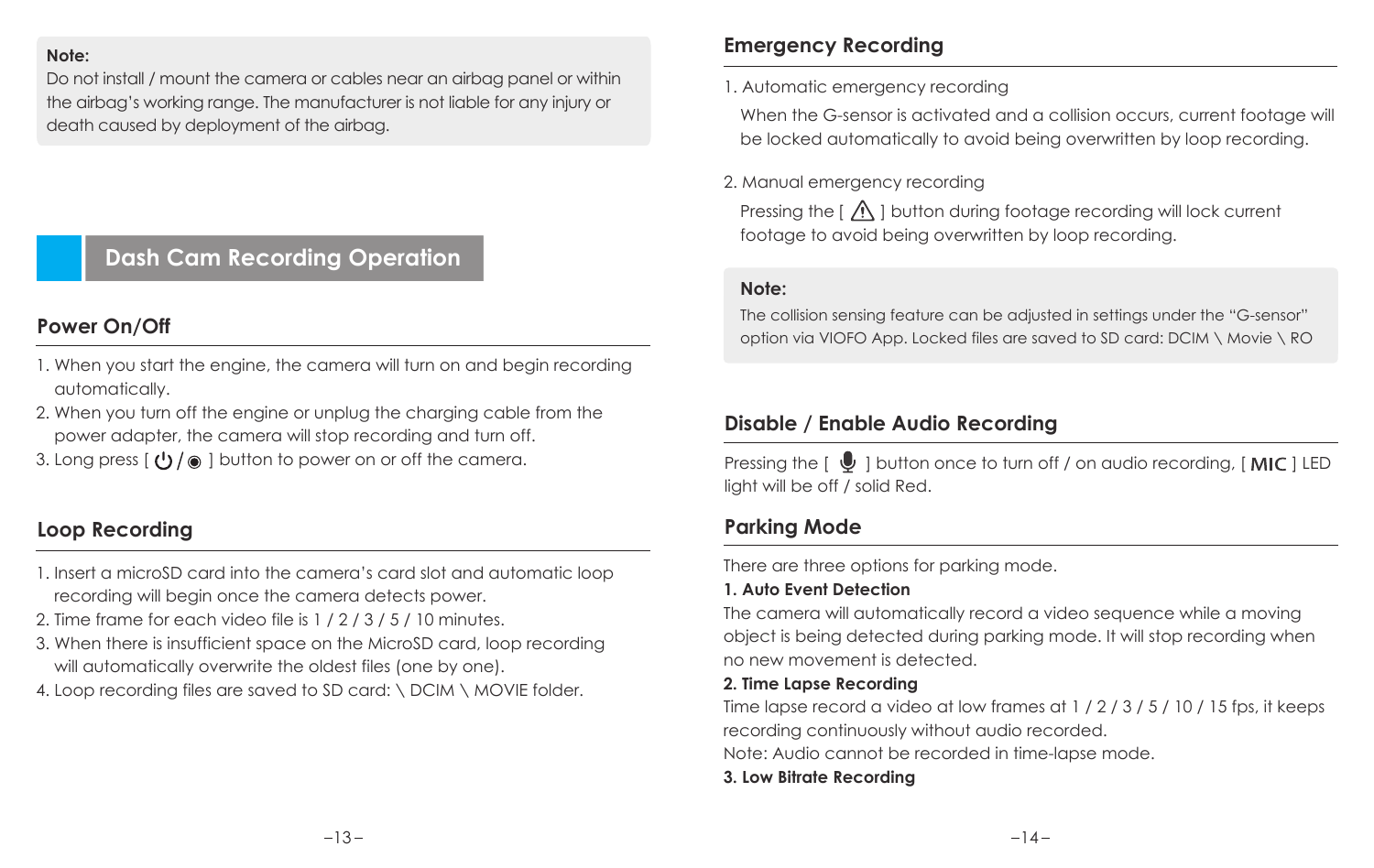This mode records both video and audio using a low bitrate for front, interior and rear views. It records continuously using a small file size.

**Note:** Parking mode provides surveillance of your parked vehicle only when the engine is off and the USB Type-C Hardwire Kit is used to provide continuous power. The Hardwire Kit also protects your car battery from being drained. We recommend buying the VIOFO HK4 ACC hardwire kit cable for parking mode recording.

## **Play and Manage Videos**

## **Playback Video on VIOFO APP**

Long press the Wi-Fi button to enable Wi-Fi. Connect Wi-Fi on your phone first. Open VIOFO app and choose "Connect your camera" to use your phone to control the dashcam. You can play and manage files through the APP. You can check the app introduction refer to [Review and Control on Smartphone].

## **Playback Video on PC**

1. Remove memory card from dashcam.

Before removing the memory card, make sure you have switched off the Dashcam.

- 2. Insert the memory card into a memory card reader connected to your PC.
- 3. Open the DCIM folder, using VLC or another video player to playback the video.

## **Video File Storage Location**

| <b>Recording Mode</b>                                                                         | <b>Behavior</b>                          |
|-----------------------------------------------------------------------------------------------|------------------------------------------|
| Loop Recording<br>(Including Motion Detection)                                                | $DCIM \setminus Movie$                   |
| <b>Emergency Recoding</b><br>(Locked Video)                                                   | DCIM \ RO                                |
| Parking recording (Auto Event<br>Detection / Time-lapse Recording /<br>Low Bitrate Recording) | $DCIM \setminus Movie \setminus Parking$ |
| Snapshot                                                                                      | DCIM \ Photo                             |

## **File Format Definition**

Files recorded by front camera, interior and rear camera are saved separately.

| 2021 0418 170010 PF.MP4 |  |
|-------------------------|--|
| 2021 0418 170010 PLMP4  |  |
| 2021 0418 170010 PR.MP4 |  |
|                         |  |
| Year Date Time          |  |

| $\bullet$ F for the front camera                 |
|--------------------------------------------------|
| I for the interior camera                        |
| R for the rear camera                            |
| P for the video recorded in the<br>parking mode. |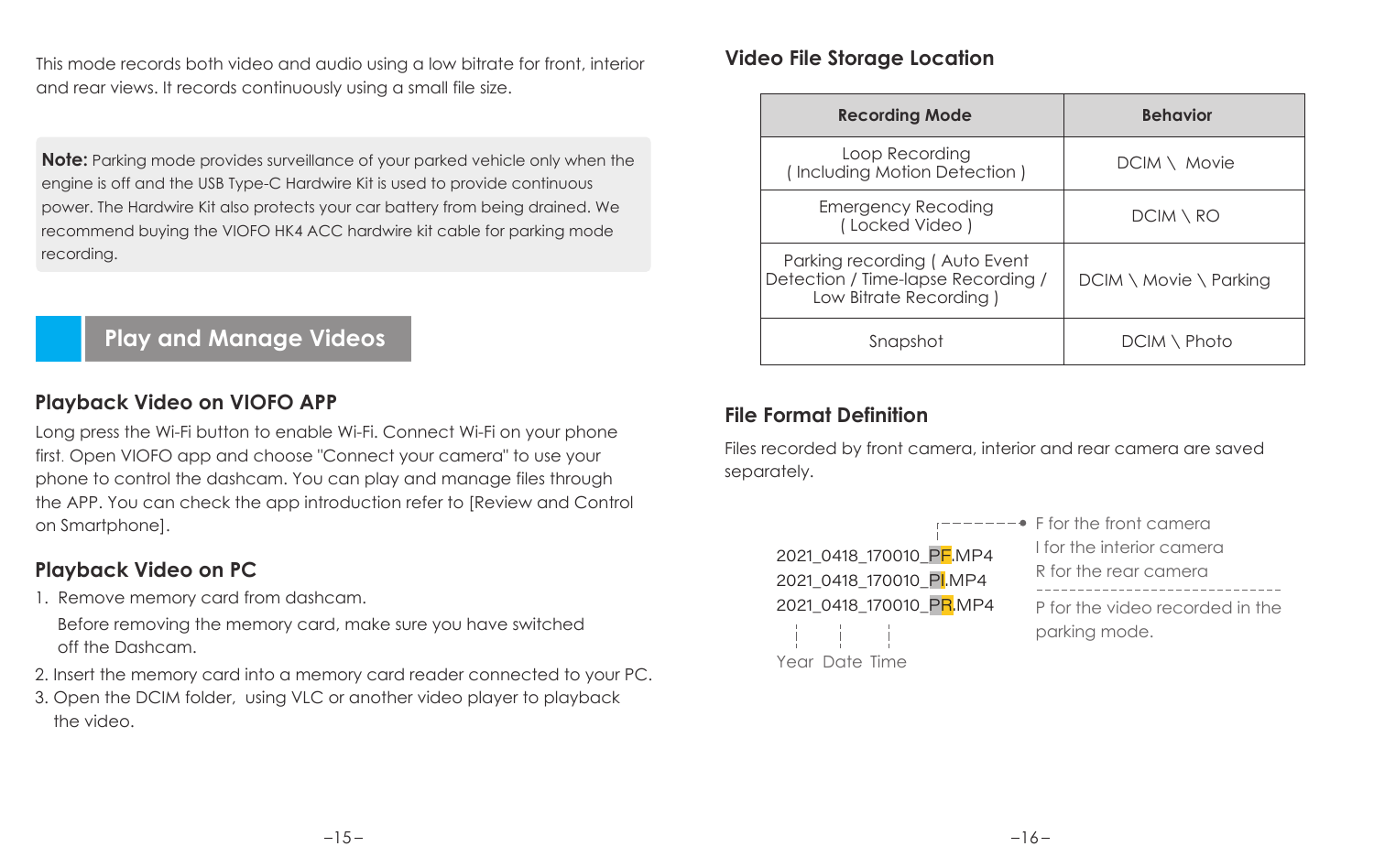## **Review and Control on Smartphone**

## **Connect to Smartphone**

The VIOFO app allows you to control your camera remotely by using a smartphone. Features include full camera control, live preview, playback and video recording.

## **Android Device**

Android users can download the app from Google Play, or download the APK directly from our official website:

https://www.viofo.com/content/13-app.

## **IOS Device**

IOS users can download the app from the App store.



## **Connect VIOFO APP**

Long press the  $\left\{ \widehat{\mathbb{R}}\right\}$  I button to turn on the Wi-Fi. Wi-Fi name (SSID) of Wi-Fi is VIOFO\_T130\_XXXX, Wi-Fi default password is 12345678. When the Wi-Fi is on, Wi-Fi Status LED will be flashing blue.

• **Step 1:** Use the phone to connect T130 Wi-Fi. When the phone is connected with the dashcam, the LED lights on the camera shows solid blue.

• **Step 2:** Open VIOFO app and choose "Connect your camera" to use your phone to control the dashcam.

• **Step3:** Now you can see the live view of both cameras. You can change the settings and check the files on the app.

## **APP Layout Overview**

Choosing "Connect your camera" to use your phone to control the dashcam.



- $1 M$ enu
- 2 Downloaded Video
- 3 VIOFO Official Facebook Page
- 4 Official Support
- 5 Firmware Update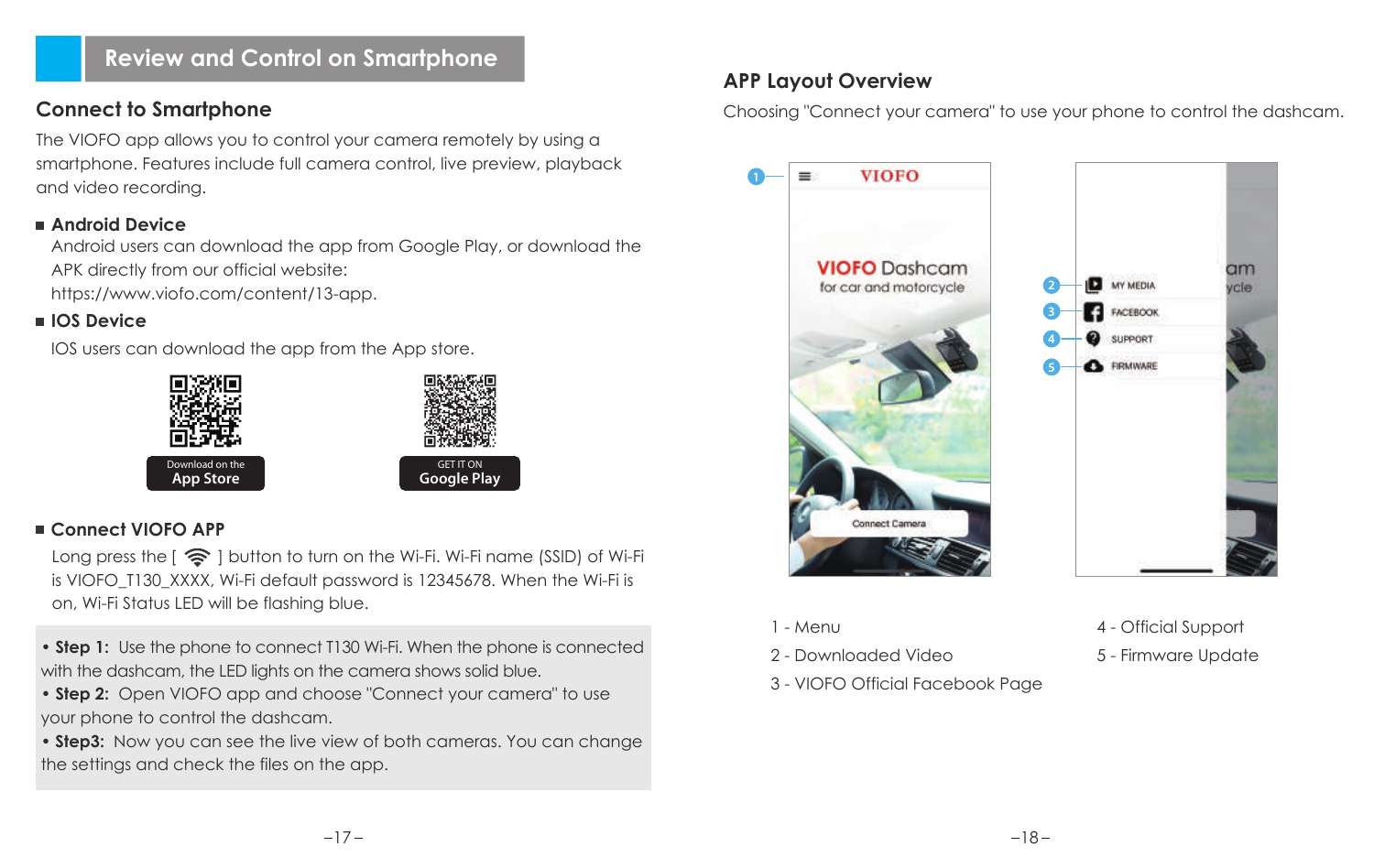



**Preview Video**

- 1 Interior Camera Live Video
- 2 Rear Camera Live Video
- 3 Front Camera Live Video
- 4 Audio Recording Status
- 5 Motion detection Status
- 6 Switch Camera Video Source
- 7 Take a Video Snapshot
- 8 Go to Video File Lists
- 9 Start / Stop Recording
- 10 Go to System Settings
- 11 Video File Lists
- 12 Download Video Files
- 13 Delete Video Files

## **Install Optional Accessories**

## **Install CPL**

The CPL (Circular Polarizing Lens) can be used to reduce reflections and glare from the window glass and road surfaces that can otherwise damage image quality, this works in the same way as polarized sunglasses, getting more saturated and beautiful video.





When installing the CPL, you need to align the white mark on the CPL with the corresponding mark on the camera.

## **Install Bluetooth Remote Control**

The remote control has an adhesive mount on the back, choose a suitable location on your dashboard to stick it to. Power on the camera and then press the video lock button on the remote control for 3 seconds to pair it with the camera, the LED indicator on the remote will turn blue if successfully paired.

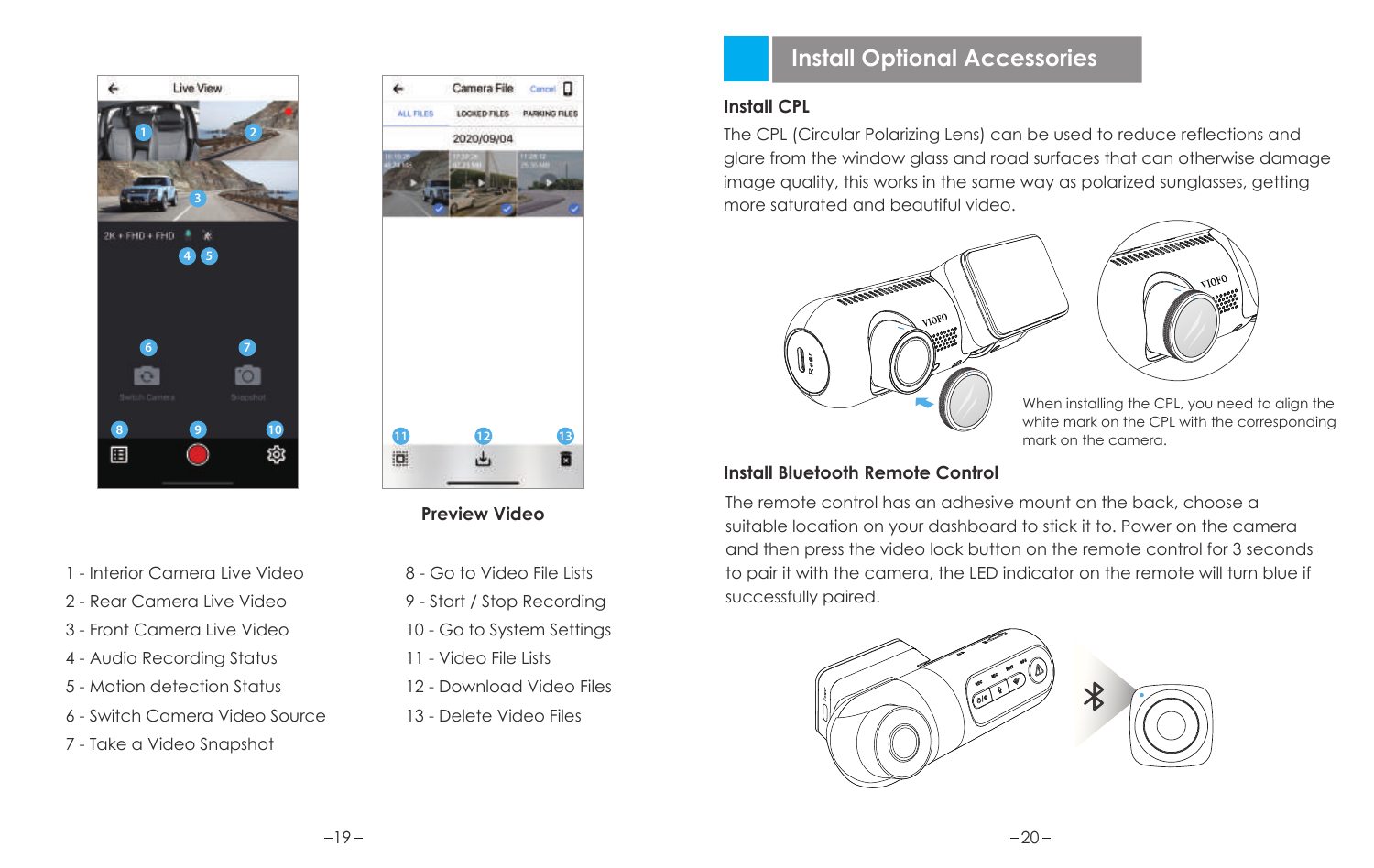## **Systems Setting**

Camera setup is available in the VIOFO App. Connect the App as above, stop recording, then enter the settings menu.

## **Video Setting**

## **• Resolution: Setting video resolution of footage recorded.**

Front Camera + Interior Camera: 2560 \* 1440P 30fps + 1920 \* 1080P 30fps Front Camera + Interior Camera + Rear camera: 2560 \* 1440P 30fps +1920 \* 1080P 30fps + 1920 \* 1080P 30fps

#### **• Time-lapse Recording:**

Record video from frames captured at specific time intervals to conserve memory and reduce the time it takes to review video. The default is off.

#### **• Loop Recording:** Off / 1 / 2 / 3 / 5 / 10 minutes.

Recording will begin automatically after powering on with a microSD card in the device. Each recorded file is up to three minutes long, with old footage being replaced when microSD card storage is full.

## **• Recording Audio:**

Turn on and off the microphone. This can also be changed during recording by pressing the  $\lceil \bigcup \cdot \rceil$  button.

#### **• Exposure:**

Adjusting the value of the EV (Exposure Value) properly can create better footage under different light sources. It ranges from -2.0 to +2.0. You can adjust the EV for the front, interior and rear camera separately. The default  $0.0$  to test at  $0.0$ .

## **• WDR (Wide Dynamic Range):**

On / Off. The dynamic range is the ratio of the brightest portion of the image to the darkest portion of the image. WDR enables the camera to deliver video with a near perfect exposure in varying lighting situations.

#### **• G-Sensor:**

The G-sensor measures shock forces and locks the video recorded at the time. The settings from "low to high" determine the amount of force needed to lock the file from being overwritten. We recommend that you set it at low.

#### **• Date Stamp:**

On / Off. Imprint the time and date on the recorded video.

#### **• Bitrate:**

You can set the bitrate for video. High bitrate may improve the quality and smoothness of the video, especially when recording fast motion or high contrast scenes. Using high bitrate mode may decrease the amount of recording time available on your memory card. Using a low bitrate will save space and record for longer time.

## **System Setting**

- **Wi-Fi Channel:** Off / 2.4GHz
- **Time Zone:** Set the current time zone for GPS time and date calibration. Note: the time zone must be manually adjusted for daylight savings.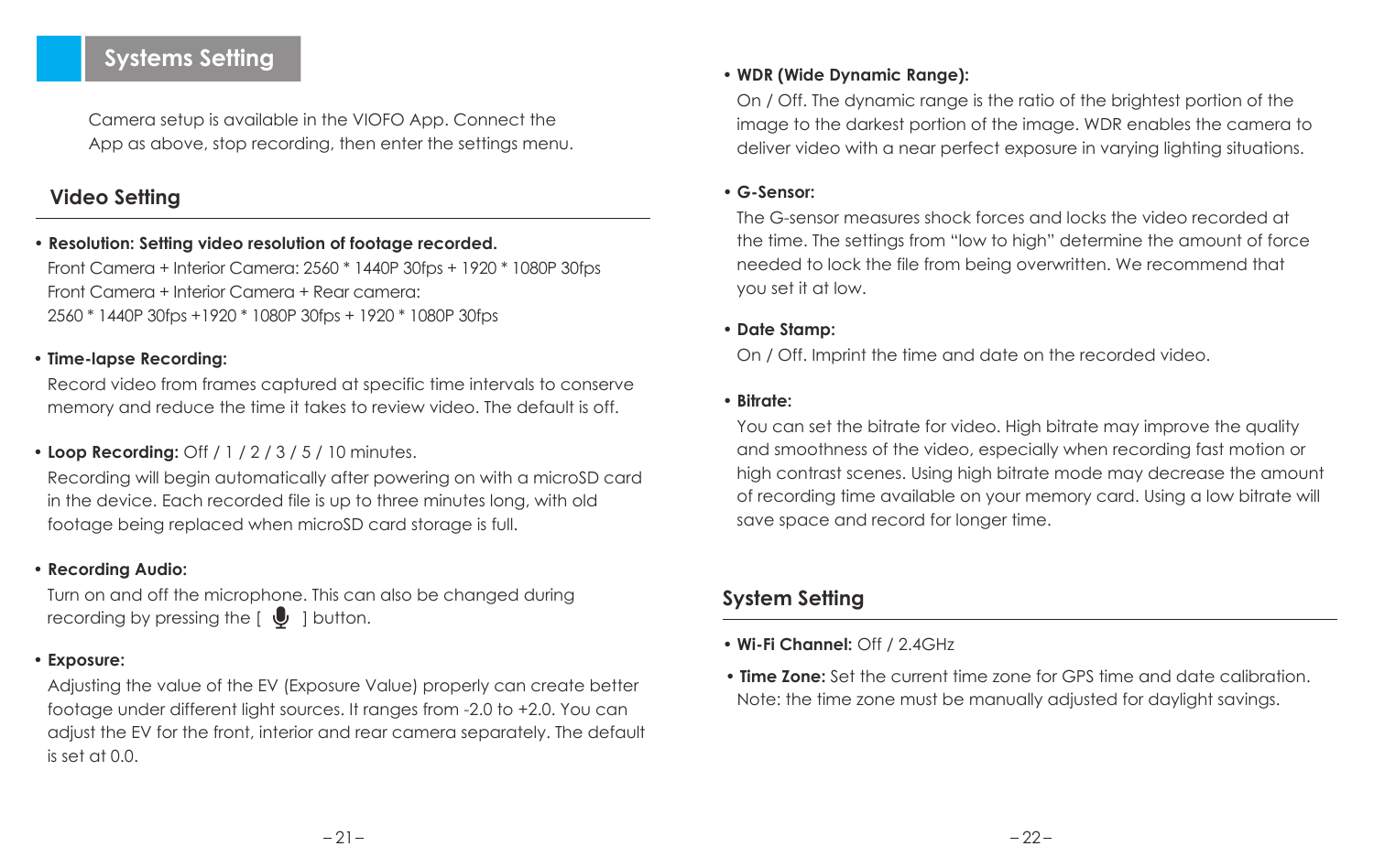- **Time Synchronization:** Time synchronization with mobile phone.
- **Date Format:** You can choose the date format of the camera

**• Boot delay:** The camera will boot # seconds after being powered on. The settings are off / 5s / 10s.

## **• IR LED:** Off / On / Auto

On means IR lights are always on, so the video color is black and white. Auto means the dash cam will decide to turn on/off infrared lights with different light condition. Off means the IR lights are all turned off. You can also short press  $\widehat{B}$  I button to enable / disable the IR LED.

**• Parking Mode:** There are 3 options under parking mode:

#### ① Auto Event Detection

The camera will automatically record a video sequence while a moving object is detected during parking. It will stop recording without new movements.

## ② Time Lapse recording

Time lapse record a video at low frames at 1 / 2 / 3 / 5 / 10 / 15 fps, It keeps recording continuously without audio recorded.

## ③ Low Bitrate Recording

This mode records video and audio at a low bitrate for front, rear and interior. It records continuously producing small file sizes.

**Note:** We recommend to buy VIOFO HK4 ACC hardwire kit cable for parking mode recording. The parking recording files name of front camera is Year\_Date\_Time\_\*\*PF, Year\_Date\_Time\_\*\*PI for interior camera and Year\_Date\_Time\_\*\*PR for rear camera.

#### **• Enter Parking Mode Timer:**

Set the timer for entering parking mode. (Only for hardwire cable, if you use external battery, this function will work.)

"OFF" means the camera will enter parking mode right away when the engine is off.

"90s" means the camera will enter parking mode 90 seconds after engine is off.

## **• Parking Recording Duration:**

"On" means the camera will keep recording until the hardwire kits cut the power supply.

"1 hour" means the camera will shut down 1 hour after it enters parking mode.

#### **• Parking G-Sensor:**

The G-sensor detects significant or sudden movement (such as an impact or collision), it will trigger an event recording. We suggest setting it to High sensitivity in parking mode recording.

#### **• Parking Motion Detection:**

Adjusts the sensitivity of the motion detection so minor motion caused by wind or rain doesn't trigger a recording.

#### **• Image Rotation:**

Turn the image upside down. You can set the Front, Interior and Rear camera image rotation separately.

#### **• Notification Sounds:**

 Off / Button beep only / Startup sound only / All on. You can enable/disable the button and startup sounds.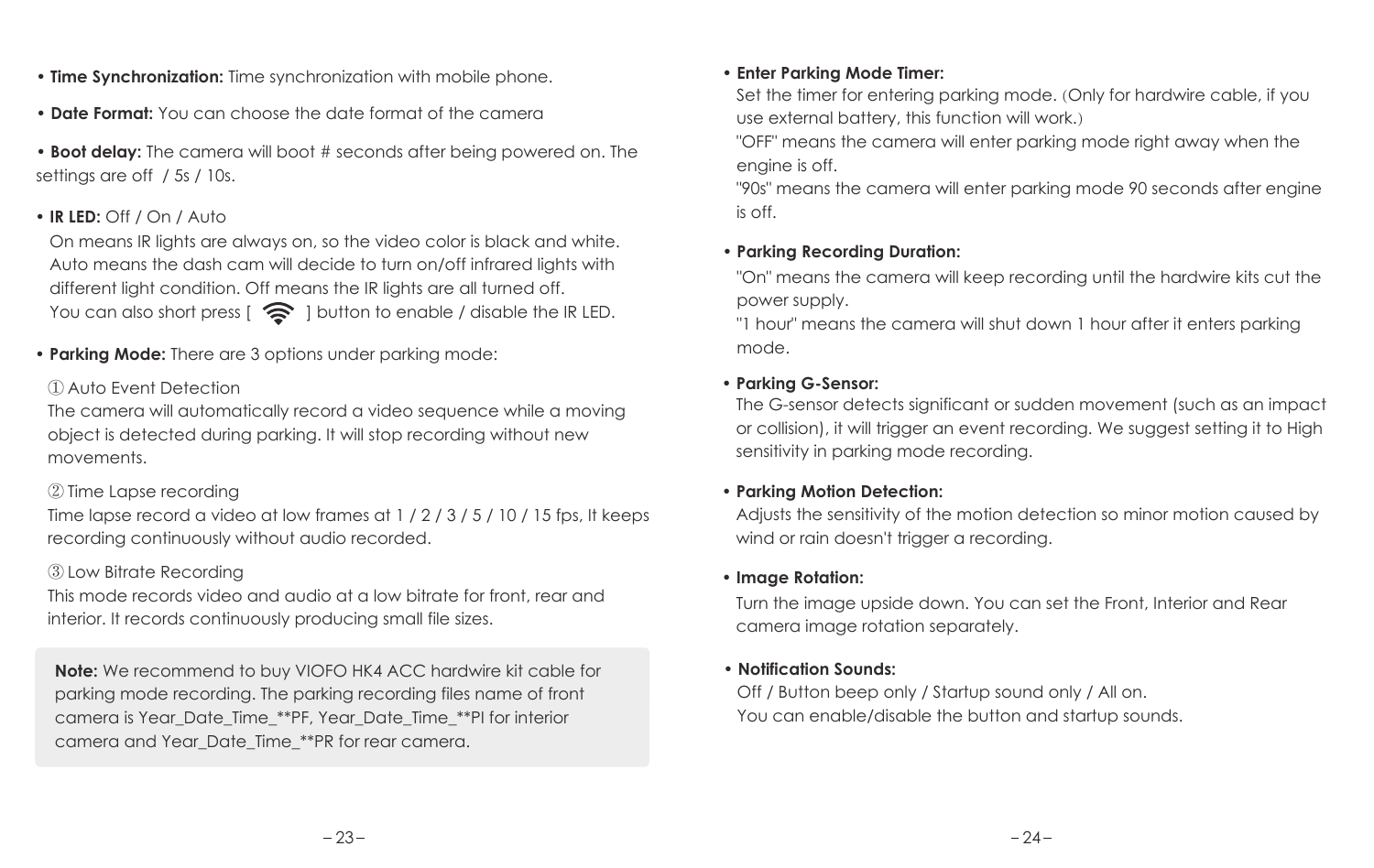#### **• Voice Notification:**

 turn on / off the voice notification. You can change the language setting through the voice notification language option.

#### **• Live Video Source:**

Front camera / Interior camera / Rear camera / All cameras.

#### **• GPS:**

 Turn on / off GPS logger. A GPS module is used to include the location data in the recorded videos. If disabled, your camera will no longer measure your speed and position; nor synchronize the time / date. (Only available when connecting with GPS signal) Please use "Dashcam Viewer" to playback videos and to visualize your position and speed on your computer.

## **• Speed Unit:**

 Kilometer per hour (KMH) and miles per hour (MPH) are available for speed unit.

#### **• GPS Info Stamp:**

Imprint the GPS information on the recorded video.

#### **• Camera Model Stamp:**

Imprint the camera model on the recorded video.

#### **• Frequency:**

Set it to minimize flickering and banding in the recorded video.

#### **• Format SD Card:**

 The operation will delete all data on the MicroSD card. Note: Note: Once you format the card, all information will be deleted and unrecoverable. Make sure you back up all files that you need before formatting.

- **Reset Camera Settings:** Reset all settings to default values.
- **Wi-Fi Name (SSID):** Change Wi-Fi name.
- **Wi-Fi Password:** Change Wi-Fi Password. Wi-Fi default password is 12345678.
- **Custom Text Stamp:** Imprint the custom text on the recorded video.
- **Car License Number:** Imprint the car number on the recorded video.

**• Free Space on Card:** Show the remaining storage space on the microSD card.

#### **Other**

- **App Version:** Check the current firmware version of the APP.
- **Firmware:** Check the current firmware version of the camera.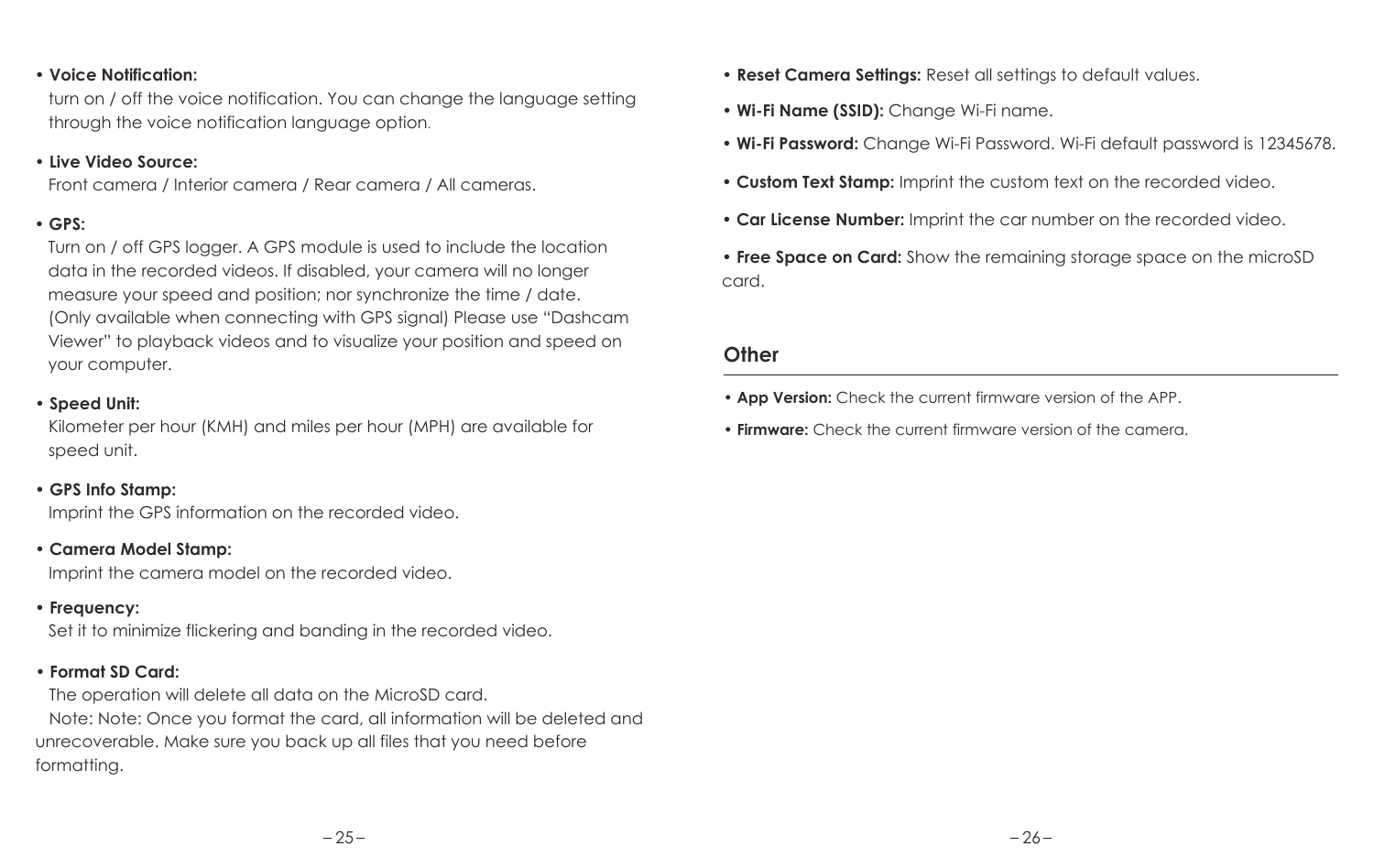## **Firmware Upgrade**

Follow the instructions on this website to upgrade the firmware: ( https://support.viofo.com/support/solutions/19000101567 )

#### **Note:**

• Before using a microSD card to upgrade the firmware, formatting the card in the camera is necessary to ensure stable read and write operation.

• Do not unplug or power off the camera during a firmware upgrade, it may cause the camera to subsequently fail to boot.

## **Notice**

#### FCC Statement

This equipment has been tested and found to comply with the limits for a Class B digital device, pursuant to part 15 of the FCC Rules. These limits are designed to provide reasonable protection against harmful interference in a residential installation. This equipment generates, uses and can radiate radio frequency energy and, if not installed and used in accordance with the instructions, may cause harmful interference to radio communications. However, there is no guarantee that interference will not occur in a particular installation. If this equipment does cause harmful interference to radio or television reception, which can be determined by turning the equipment o and on, the user is encouraged to try to correct the interference by one or more of the following measures:

- Reorient or relocate the receiving antenna.
- Increase the separation between the equipment and receiver.
- Connect the equipment into an outlet on a circuit different from that to which the receiver is connected.
- Consult the dealer or an experienced radio / TV technician for help.

#### **Caution:**

Any changes or modifications to this device not explicitly approved by the manufacturer could void your authority to operate this equipment. This device complies with part 15 of the FCC Rules. Operation subjects to the following two conditions:

(1) This device may not cause harmful interference.

(2) This device must accept any interference received, including interference that may cause undesired operation.

Shenzhen VIOFO Technology Co., Ltd, declares that this Radio Frequency peripheral is in compliance with the essential requirements and other relevant provisions of Directive 1999/5/EC.